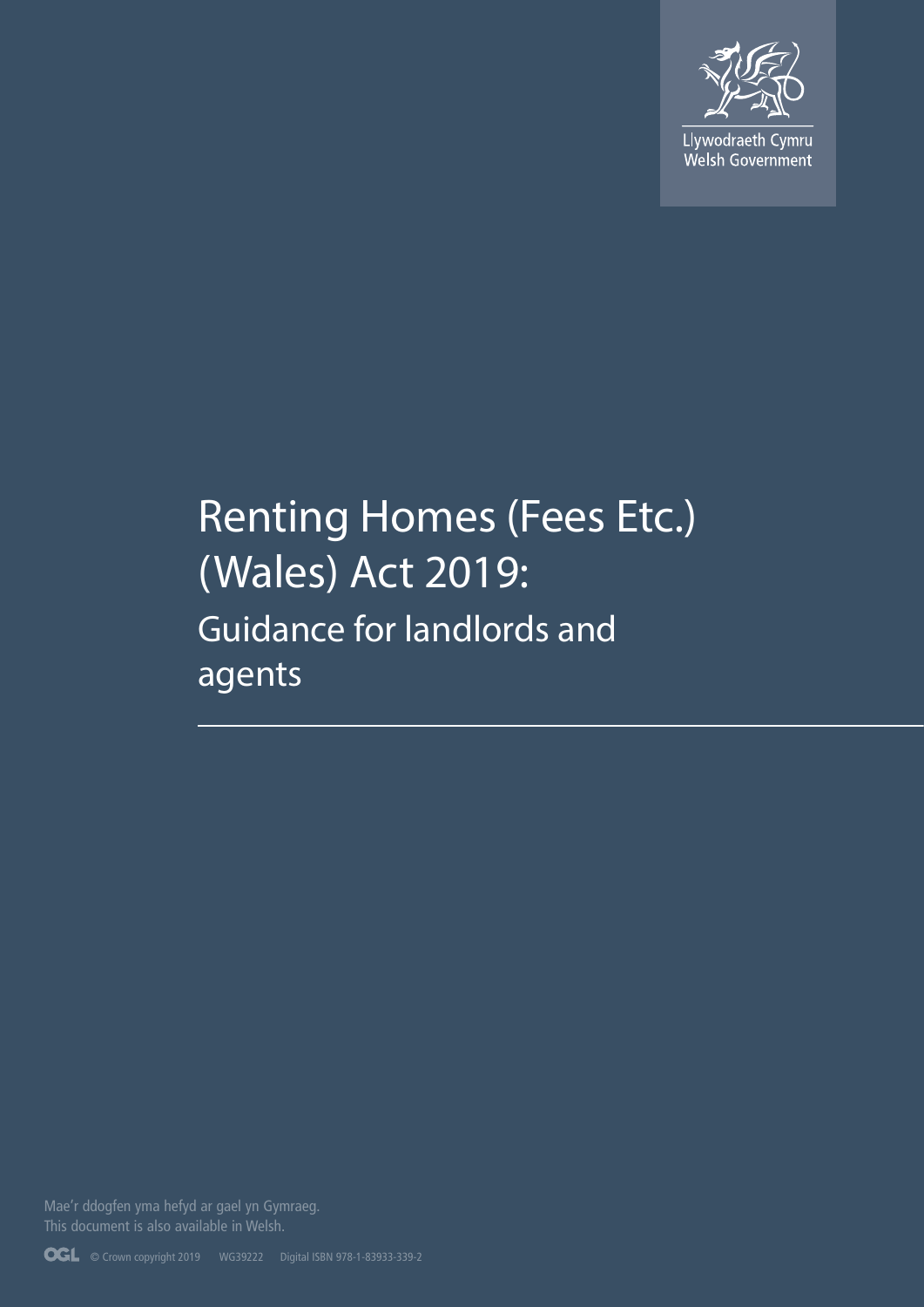## **Contents**

| 1. |                                                                                          |  |
|----|------------------------------------------------------------------------------------------|--|
|    |                                                                                          |  |
|    |                                                                                          |  |
|    |                                                                                          |  |
|    |                                                                                          |  |
|    |                                                                                          |  |
|    |                                                                                          |  |
|    |                                                                                          |  |
|    |                                                                                          |  |
|    |                                                                                          |  |
|    |                                                                                          |  |
|    |                                                                                          |  |
|    |                                                                                          |  |
|    |                                                                                          |  |
| 2. |                                                                                          |  |
|    |                                                                                          |  |
| 3. |                                                                                          |  |
|    |                                                                                          |  |
|    |                                                                                          |  |
|    | 4.                                                                                       |  |
|    |                                                                                          |  |
|    |                                                                                          |  |
|    |                                                                                          |  |
|    |                                                                                          |  |
|    |                                                                                          |  |
| 5. |                                                                                          |  |
|    |                                                                                          |  |
|    |                                                                                          |  |
|    |                                                                                          |  |
|    |                                                                                          |  |
|    | Right to retention of holding deposit for providing false and misleading information  14 |  |
|    | Right to retention of holding deposit for failing to enter a tenancy agreement  14       |  |
|    |                                                                                          |  |
| 6. |                                                                                          |  |
|    |                                                                                          |  |
|    |                                                                                          |  |
|    |                                                                                          |  |
|    |                                                                                          |  |
| 7. |                                                                                          |  |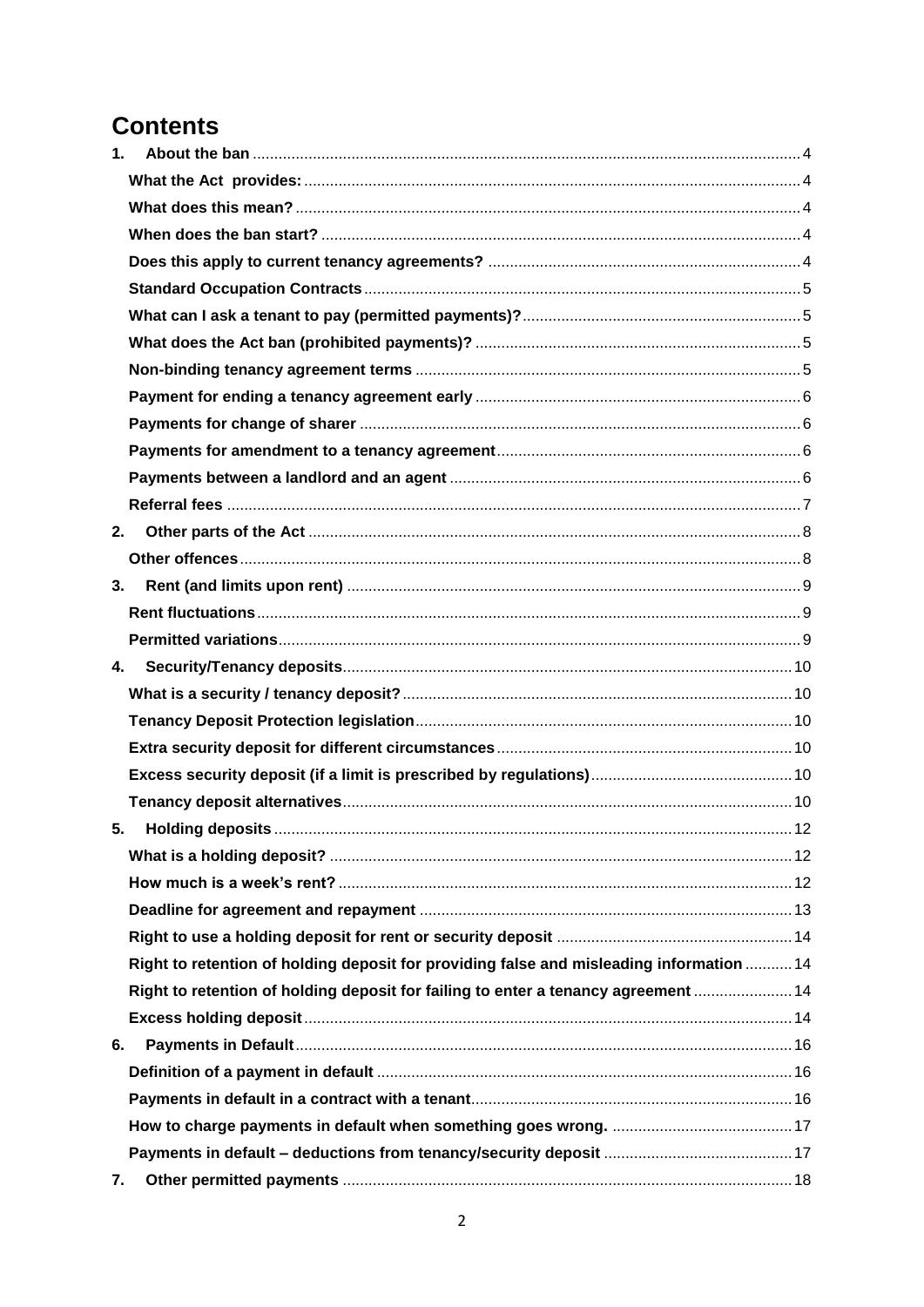| 8. |                                                                            |  |
|----|----------------------------------------------------------------------------|--|
|    |                                                                            |  |
|    |                                                                            |  |
|    |                                                                            |  |
|    |                                                                            |  |
|    | Will any enforcement action count against my Rent Smart Wales licence?  20 |  |
|    |                                                                            |  |
|    |                                                                            |  |

**Note: this document is intended as a guide to aid compliance with the Renting Homes (Fees etc.) (Wales) Act 2019, and related matters. It is non-statutory.**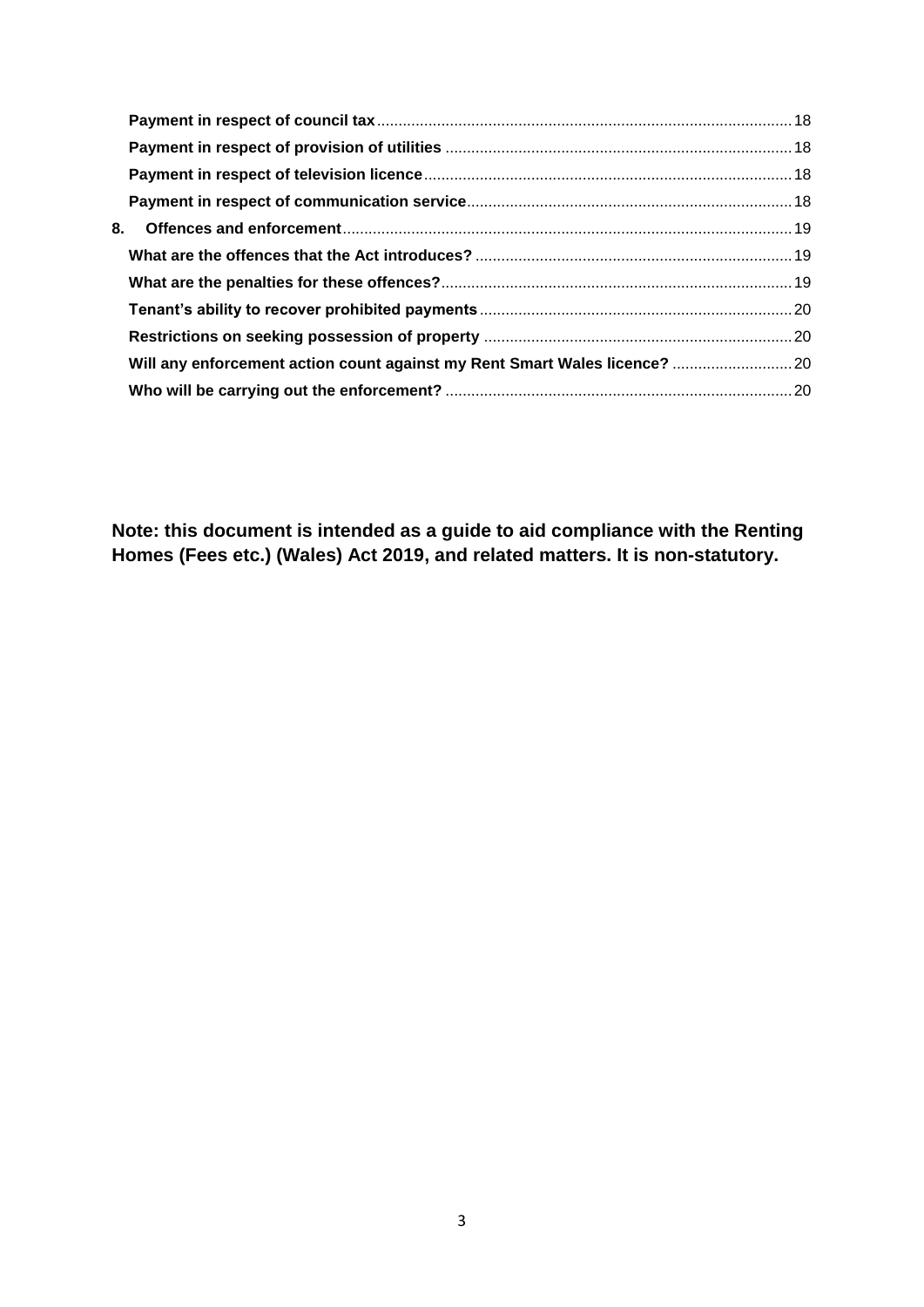## <span id="page-3-0"></span>**1. About the ban**

#### <span id="page-3-1"></span>**What the Act provides:**

Sections 2 and 3 of the Renting Homes (Fees Etc.) (Wales) Act 2019 ("the Act") create offences for a landlord or agent to require a person to make a payment which is prohibited, or to enter into a contract for services, or to require the grant of a loan in consideration of the grant, renewal or continuance of a standard occupation contract, or pursuant to a term of a standard occupation contract.

#### <span id="page-3-2"></span>**What does this mean?**

- Any payment a tenant is required to pay in relation to an **assured shorthold tenancy**<sup>1</sup> , unless permitted by the Act, is banned and is a "prohibited payment". This is referred to in this guidance as "the ban".
- Landlords and agents can't require the grant of a loan to them, or require a person to enter into a contract for services with them as a condition of a tenancy.

#### <span id="page-3-3"></span>**When does the ban start?**

**.** 

The ban starts when the Act comes into force, on 1 September 2019.

#### <span id="page-3-4"></span>**Does this apply to current tenancy agreements?**

No. Any tenancy agreement which is entered into prior to 1 September 2019 will not be subject to the requirements of the Act.

However, the ban does not apply where a requirement to make a payment, grant a loan or enter into a contract for services, was imposed before 1 September 2019 or in respect of a requirement forming part of a tenancy agreement entered into before that date. So a tenant who signed a tenancy agreement on 31 August 2019 could still be required to pay for something which would otherwise be prohibited by this Act.

The Act will apply when the term of that tenancy agreement has finished, and a new tenancy agreement is entered into.

 $1$  Any tenancies other than assured shorthold tenancies are not affected by this Act.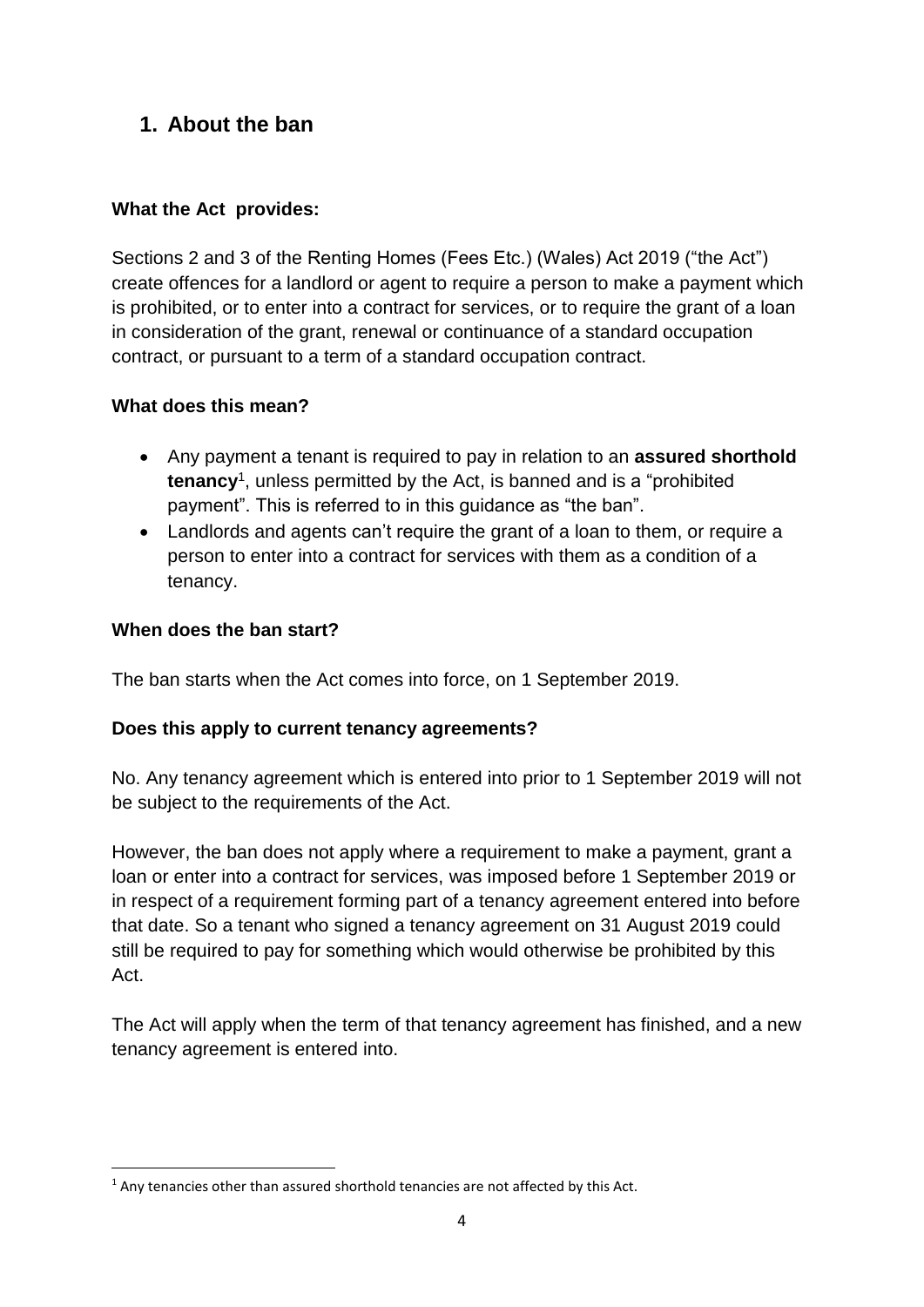#### <span id="page-4-0"></span>**Standard Occupation Contracts**

The Act refers to a standard occupation contract and contract-holder. Under the Renting Homes (Wales) Act 2016, a standard occupation contract will replace an assured shorthold tenancy. However, the 2016 Act is not yet in force. By virtue of regulation 3 of the Renting Homes (Fees etc.) (Wales) Act 2019 (Transitional Provision for Assured Shorthold Tenancies) Regulations 2019, references to a standard occupation contract are to be read as references to an assured shorthold tenancy and references to a contract-holder are to be read as references to a tenant under an assured shorthold tenancy under Part 1 of the Housing Act 1988.

As a result the ban will apply to **assured shorthold tenancies** once it become operational on 1 September.

#### <span id="page-4-1"></span>**What can I ask a tenant to pay (permitted payments)?**

- a. Rent;
- b. Security deposit;
- c. Holding deposit;
- d. Payments in default;
- e. Payments in respect of council tax;
- f. Payments in respect of utilities;
- g. Payments in respect of a television licence;
- h. Payments in respect of communication services.

#### <span id="page-4-2"></span>**What does the Act ban (prohibited payments)?**

Anything which is not permitted is prohibited, and banned by the Act.

This means any payments required after 1 September 2019 in relation to tenancy agreements, such as check-in fees, check-out (or 'exit') fees, administration fees, inventory fees, guarantor fees etc. are prohibited payments.

If you are uncertain as to whether or not a payment is permitted, you should consider contacting Citizens Advice Bureau, or obtaining independent legal advice. You could also contact your local authority's Housing department, or [Rent Smart Wales.](https://www.rentsmart.gov.wales/en/)

You may also wish to seek advice from a professional body who represent landlords and/or agents.

#### <span id="page-4-3"></span>**Non-binding tenancy agreement terms**

Any term of a tenancy agreement that requires a tenant to either: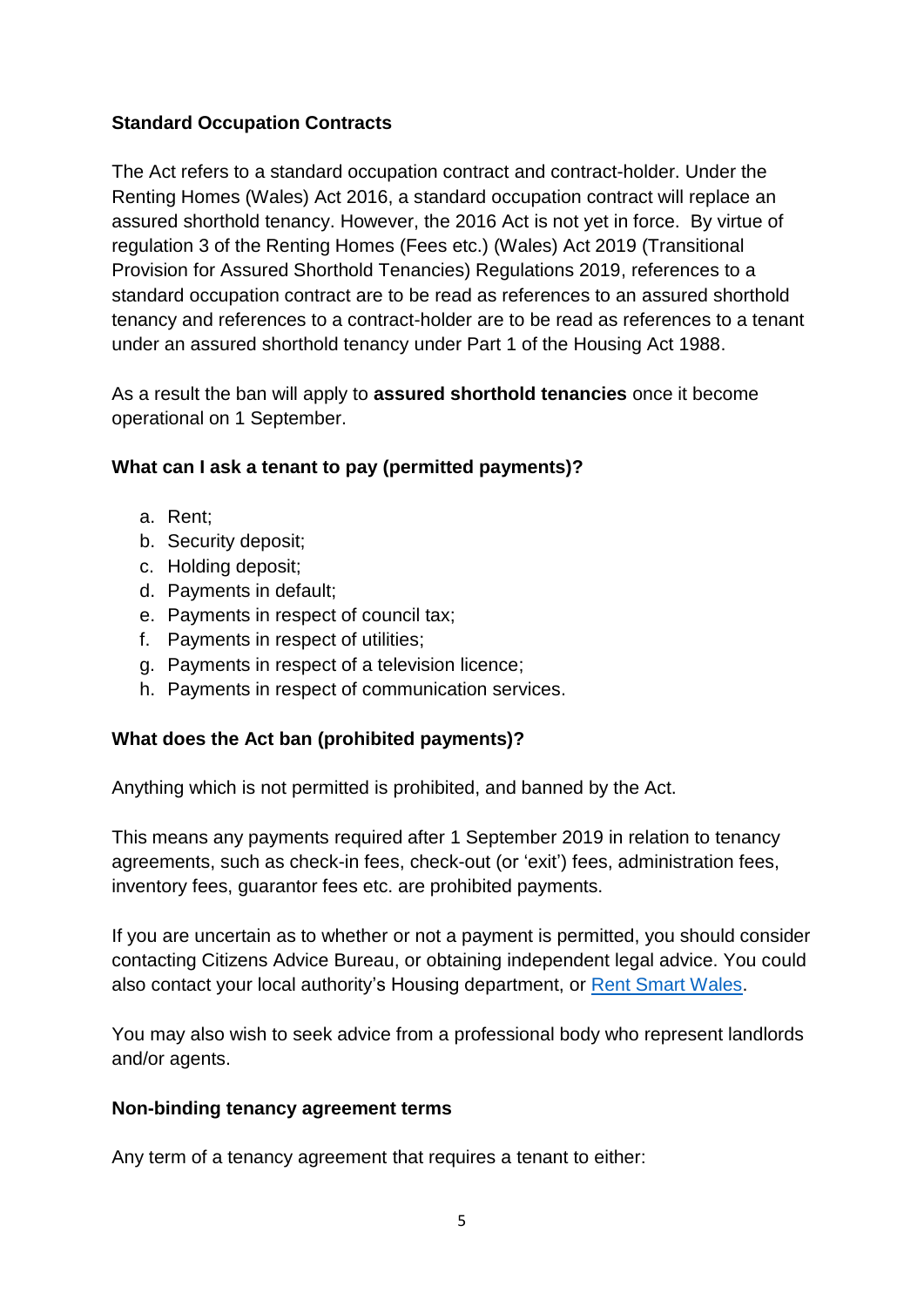- make a prohibited payment;
- enter into a contract for services; or
- make a loan,

is not binding on the tenant. The rest of the contract will, however, continue to have effect.

#### <span id="page-5-0"></span>**Payment for ending a tenancy agreement early**

In situations where a tenant wants to leave a fixed-term tenancy early, the landlord or agent is fully within their rights to expect to be paid for the entirety of the tenancy.

However, there are situations where the landlord or the agent may come to an agreement with the tenant to allow them to leave early. This may be, for example, an agreement that a tenant will pay a lesser amount which may cover any void period while a landlord finds a replacement tenant. The Act does not prohibit any agreement that a landlord and tenant may reach should the tenant wish to leave the tenancy early.

#### <span id="page-5-1"></span>**Payments for change of sharer**

Landlords or agents are unable to contractually require a payment from a tenant to change a joint tenancy agreement to reflect a change of sharer, should one tenant leave and be replaced by another.

#### <span id="page-5-2"></span>**Payments for amendment to a tenancy agreement**

Should either party wish to amend a tenancy agreement, a landlord or agent cannot contractually require a payment for the amendment.

An example of this may be an agreement to pay an increased tenancy deposit (to be protected as required), and to include more conditions in the tenancy agreement, should a tenant wish to keep a pet.

#### <span id="page-5-3"></span>**Payments between a landlord and an agent**

A payment of money is permitted if it is payable by a landlord to a letting agent in respect of lettings work or property management work<sup>2</sup> carried out by the agent on behalf of the landlord.

The Act does not affect the contractual relationship, or any fees agreed between a landlord and their agent.

**<sup>.</sup>** <sup>2</sup> As defined in the Housing (Wales) Act 2014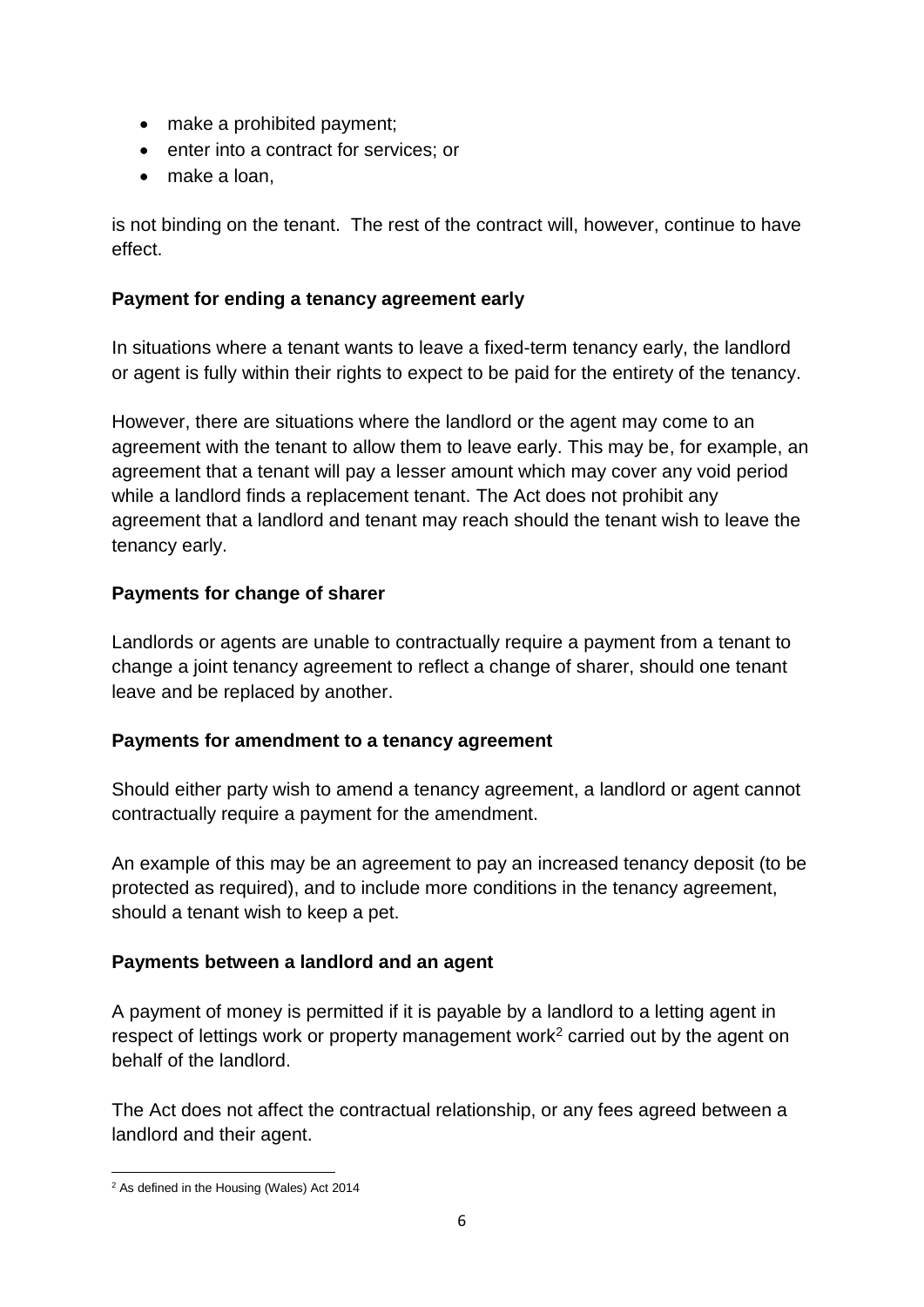#### <span id="page-6-0"></span>**Referral fees**

Agents may receive referral fees from certain providers for referring the business of a tenant to them, for example arranging the set-up of broadband for the new tenant with a preferred provider.

This practice is not banned, but it must be clear to the tenant that they are not obliged to enter into any specific contract for services, for example specifying that they must only receive gas and electricity from a certain utility provider (if the tenant is responsible for paying the provider directly).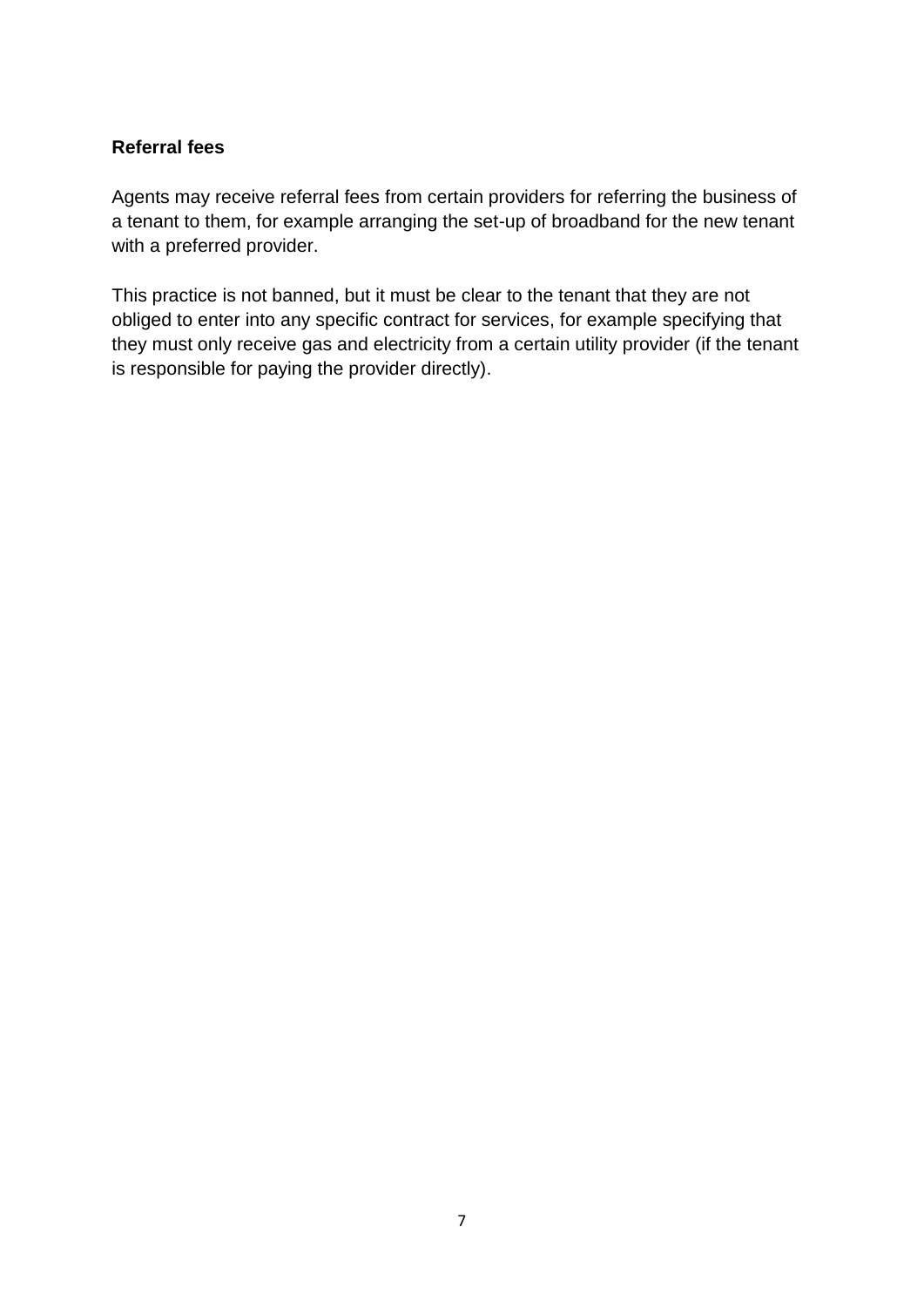## <span id="page-7-0"></span>**2. Other parts of the Act**

#### <span id="page-7-1"></span>**Other offences**

It is an offence for a landlord or agent to require a tenant or a third party to enter into a contract for services to the landlord, agent or anyone else as in relation to a tenancy agreement.<sup>3</sup> For example, you can't specify that somebody must sign up to a certain provider of communication services as a condition of their contract. The exception to this is if the tenant is provided with accommodation as a condition of their job, such as a live-in caretaker, or an au-pair.

A landlord or agent can't serve notice to evict a tenant using the section 21 possession procedure<sup>4</sup> if they have required a prohibited payment which has not been repaid or returned a holding deposit where failure to repay amounts to a breach of the requirements of Schedule 2 to the Act .

**.** 

<sup>&</sup>lt;sup>3</sup> This does not affect the ability for a landlord and agent to enter into a contract for services in relation to a tenancy agreement.

<sup>4</sup> Section 21 of the Housing Act 1988.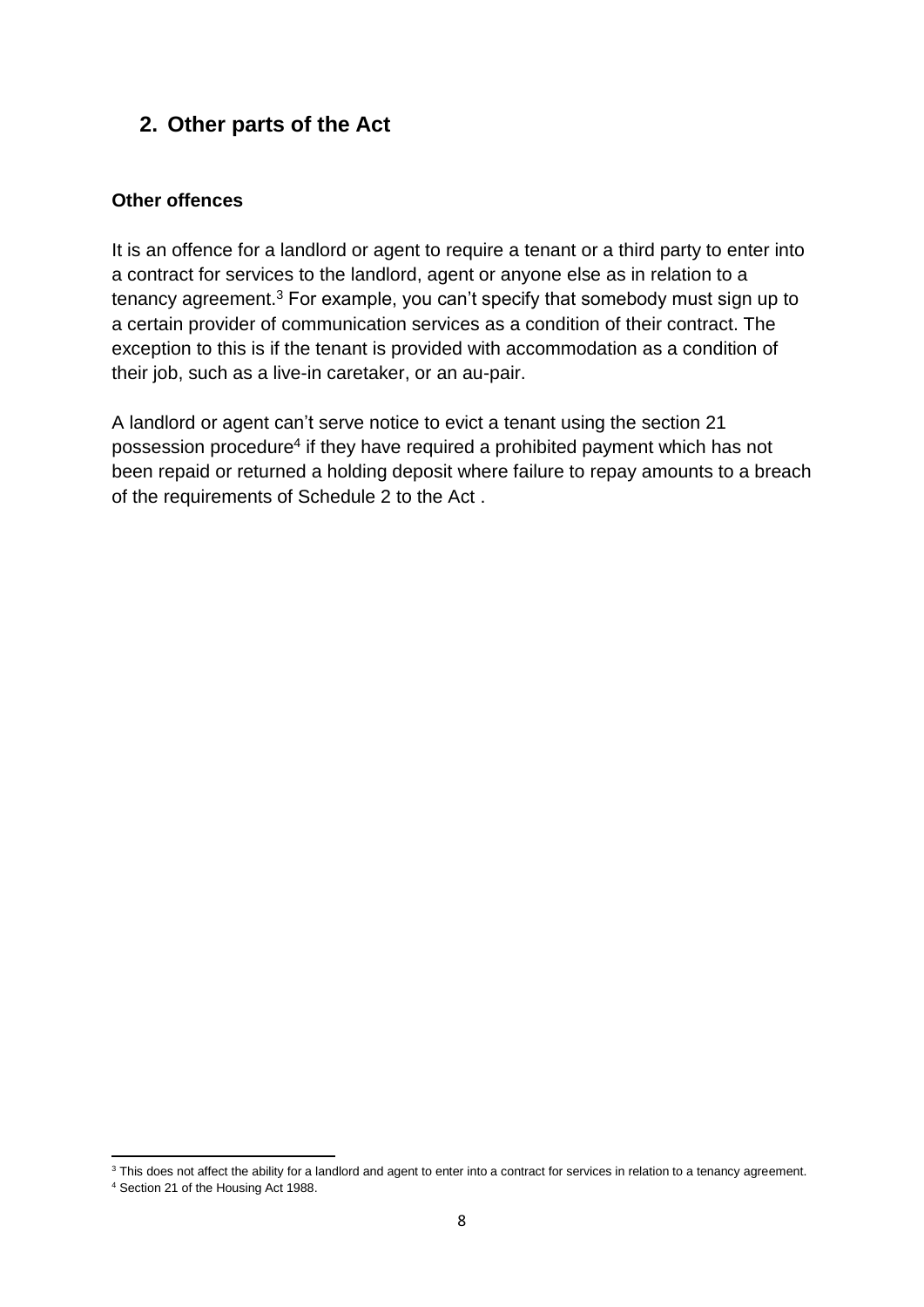## <span id="page-8-0"></span>**3. Rent (and limits upon rent)**

#### <span id="page-8-1"></span>**Rent fluctuations**

Rent must be the same across similar periods. Where any payment of rent for one period is greater than the amount of rent payable in any other period of equivalent duration, the difference between the two amounts is a prohibited payment. For example, you can not require a tenant to pay £600 in month one and £450 in month two onwards – the additional amount of £150 in month one will be a prohibited payment.

#### <span id="page-8-2"></span>**Permitted variations**

An exception to this is under a "permitted variation". A "permitted variation" is one made by agreement between the landlord and the tenant, or under a term in the contract providing for rent variation, or by or as a result of other legislation (for instance if another Act required a rent variation, this would be a permitted variation).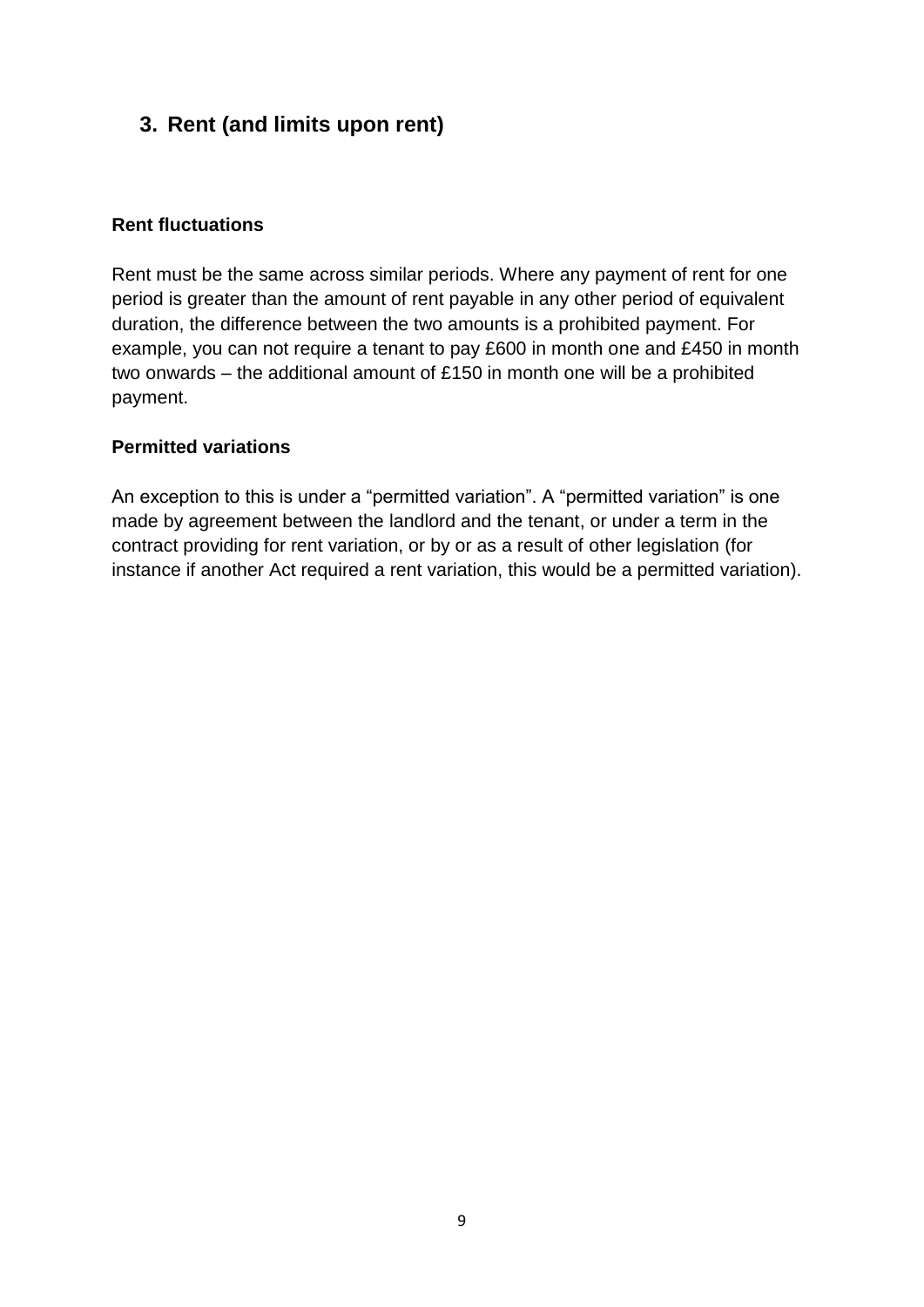## <span id="page-9-0"></span>**4. Security/Tenancy deposits**

#### <span id="page-9-1"></span>**What is a security / tenancy deposit?**

A security or "tenancy" deposit is any sum of money intended to be held by the landlord or agent otherwise as security against any losses incurred through the actions of the tenant. 5

Typically, this would be equivalent to around one months' rent.

#### <span id="page-9-2"></span>**Tenancy Deposit Protection legislation**

As a landlords and agent, you must put any deposit in a government-backed tenancy deposit scheme (TDP) if you let your home on an assured shorthold tenancy that started after 6 April 2007. Deposits can be registered with:

**[Deposit Protection Service](http://www.depositprotection.com/)** 

**[MyDeposits](http://www.mydeposits.co.uk/)** 

#### [Tenancy Deposit Scheme](https://www.tenancydepositscheme.com/)

#### <span id="page-9-3"></span>**Extra security deposit for different circumstances**

Although average security deposits tend to be around the equivalent of one month to six weeks rent, there may be circumstances which mean that you may wish to take a slightly higher amount of deposit, for example, should a tenant have pets, which may provide you with peace of mind should damages occur due to those pets. It is permissible to ask for a higher amount of deposit in these circumstances.

#### <span id="page-9-4"></span>**Excess security deposit (if a limit is prescribed by regulations)**

There is currently no limit placed on an amount of deposit, but should a limit be introduced, any amount above that limit will be regarded as a prohibited payment.

#### <span id="page-9-5"></span>**Tenancy deposit alternatives**

Some companies may offer alternatives to a traditional deposit, such as an insurance-based deposit, where a tenant may pay a lump sum to a third-party provider, followed by an annual fee. These schemes guarantee that any amounts payable to a landlord at the end of a tenancy that would ordinarily be deducted from

**.** 

<sup>5</sup> Housing Act 2004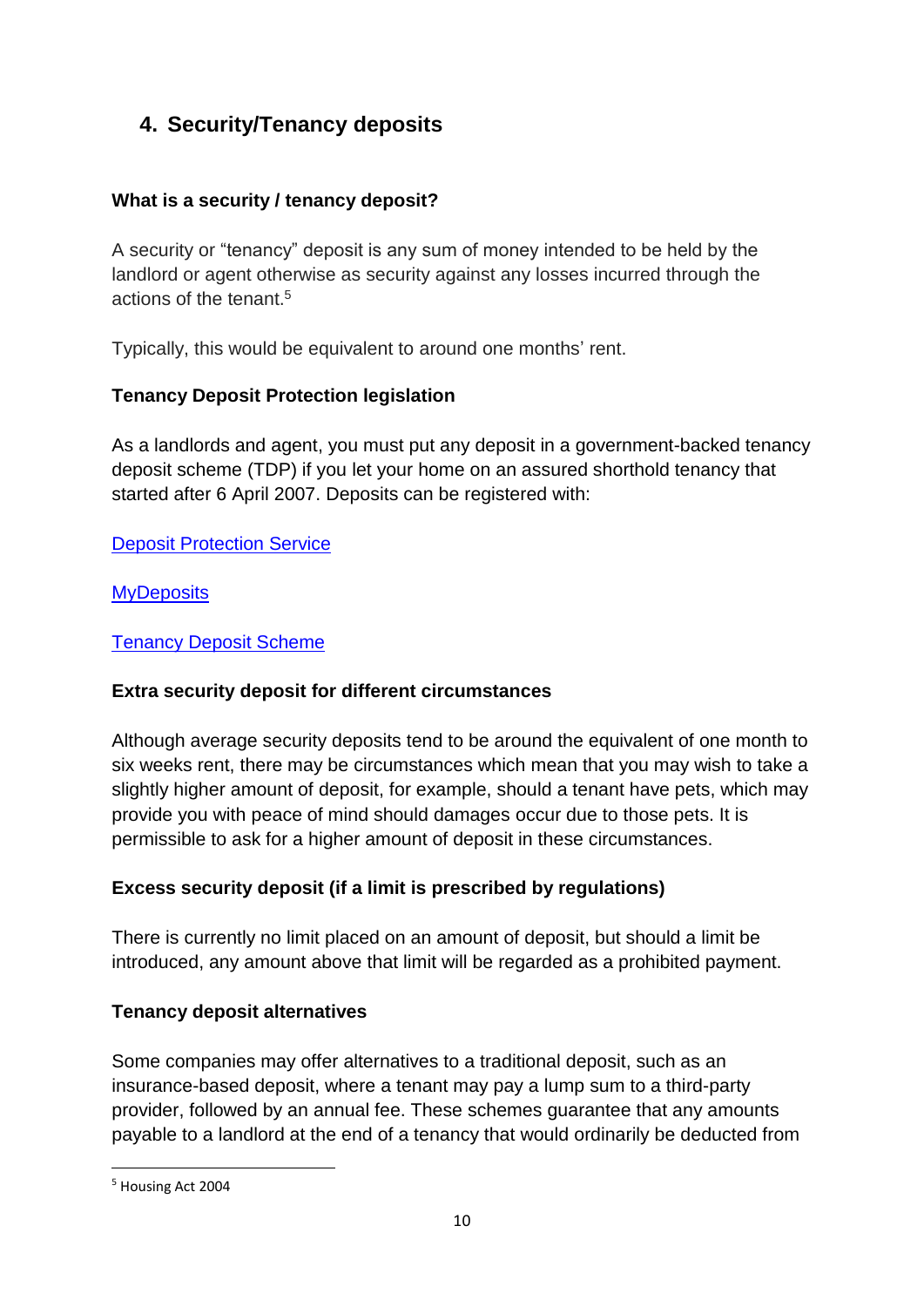a deposit, are paid direct to the landlord by the scheme provider. The tenant then becomes liable to repay the scheme provider.

If a landlord or agent agrees, a tenant may wish to enter into such an arrangement. Landlords and agents must not, though, require that a tenant enter into any such contract with a particular provider as a requirement of their tenancy.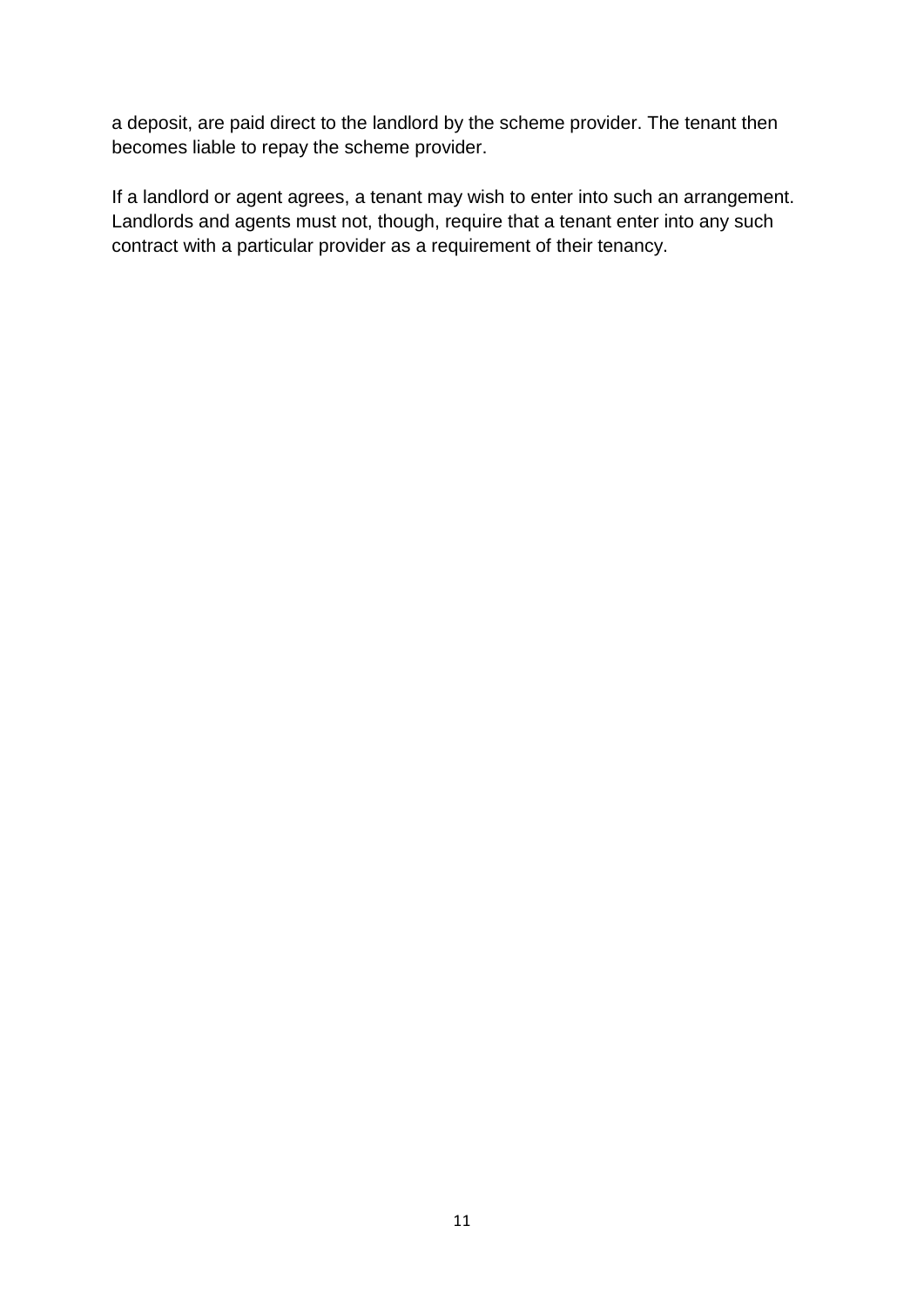## <span id="page-11-0"></span>**5. Holding deposits**

#### <span id="page-11-1"></span>**What is a holding deposit?**

A holding deposit is a small deposit which is paid by a tenant to secure a property. It allows the landlord or agent to check the suitability of a tenant. It serves as a guarantee to the landlord that the tenant is committed to taking on the property and a guarantee to the tenant that the landlord will hold the property for them, pending successful completion of their suitability tests.

A holding deposit can be any amount up to a maximum of the equivalent of one weeks' rent.

Landlords and agents can't ask a tenant for more than one week's rent as a holding deposit (this cap is based on the total agreed rent for the property)**.** For example, if there are three tenants who are jointly liable for the agreed total weekly rent of £240, you can't charge each tenant a £240 holding deposit. The maximum this group of tenants could be asked to pay as a holding deposit between them would be £240. They may then choose to split this equally so that each person would pay £80.

The cap of one week's rent on holding deposits is not a recommended amount, but simply the maximum that can be taken. You are not obliged to take a holding deposit and should consider on a case by case basis whether it is appropriate to take a holding deposit and the appropriate level of deposit to take.

A holding deposit confers the right of first refusal on a property to a tenant, so you may only accept one holding deposit for one tenancy at any one time.

#### <span id="page-11-2"></span>**How much is a week's rent?**

If you charge rent monthly, a simple calculation is to divide the monthly amount by 4.35. So, for example, an offered monthly rent of £650 would give you a weekly amount of £149.43. This would then be the maximum amount of holding deposit that you could ask for.

#### **References / credit checks**

You may ask a tenant to provide information which supports you to carry out a reference check, such as:

- **bank statements**  to assess a tenant's income and ability to pay rent
- **a reference from a previous landlord** (you can't ask a tenant to pay for this)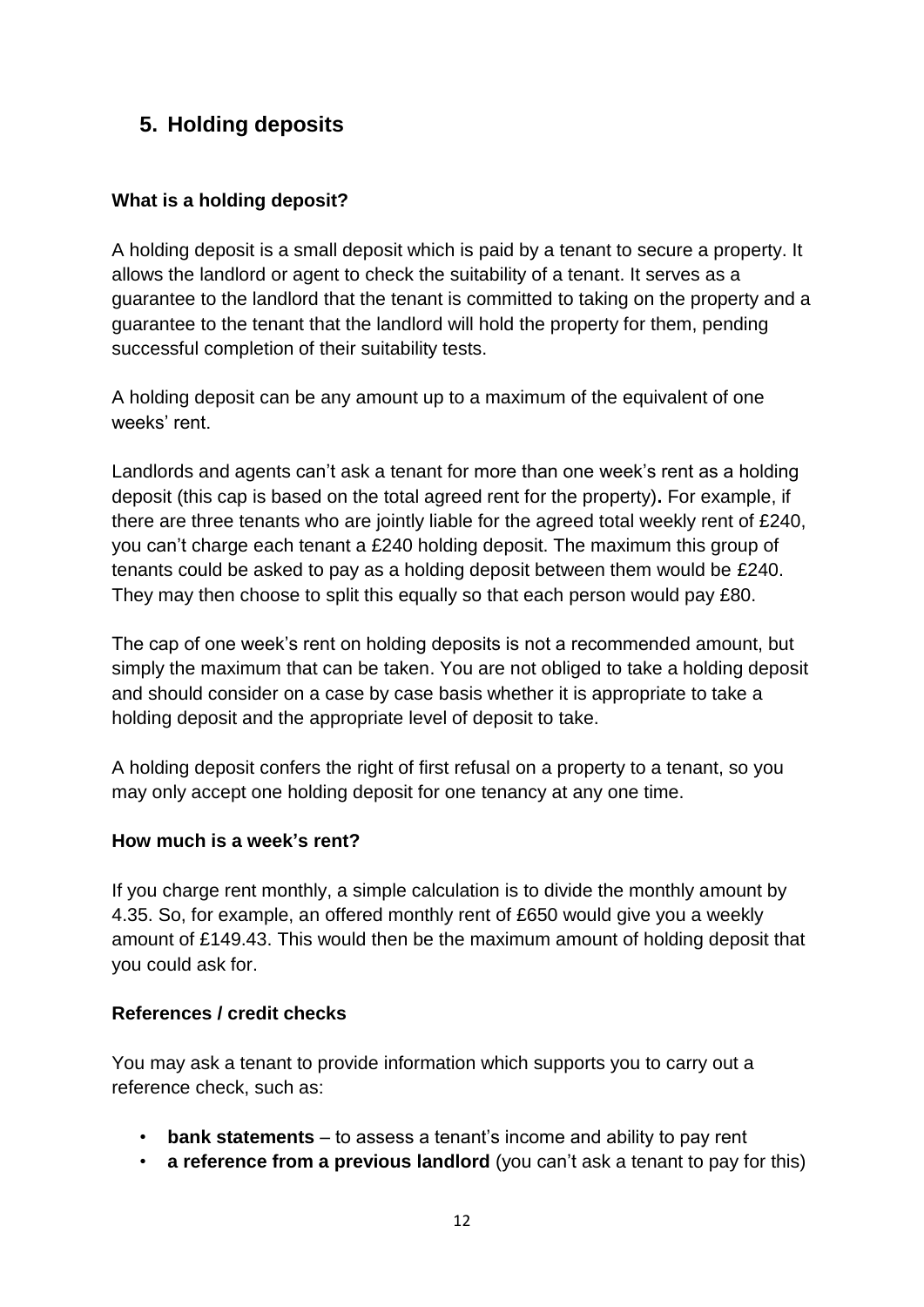- **proof of address history** (usually up to 3 years)
- **details of current employer**  an employer can verify a tenant's income and confirm whether they are trustworthy, reliable and honest

Welsh Ministers have the power to make regulations which may set out a list of the information that must be provided to a tenant before a holding deposit can be taken.

There are several third-party organisations, including agent and landlord associations, which will carry out professional referencing checks for landlords and agents at a small cost – typically a full tenant reference check should cost no more than £30. This cost can not be passed on to the tenant.

Landlords and agents can also pay a small fee to check the Register of Judgments, Orders and Fines to see whether a tenant has received a County Court Judgment (CCJ) in the last six years. A CCJ is a judgment that a county court issues when someone has failed to pay money that they owe - a CCJ could indicate money problems or trouble paying bills. You should not rely wholly on this information alone as tenants may be fully able to meet the terms of a tenancy, even if they have a CCJ.

Landlords and agents can also search the bankruptcy and insolvency register for free – this will tell you whether a tenant has gone bankrupt or signed an agreement to deal with their debts in England and Wales. The register is available here: [https://www.insolvencydirect.bis.gov.uk/eiir/.](https://www.insolvencydirect.bis.gov.uk/eiir/)

Any information requested must be treated in accordance with relevant data protection legislation, including most recently, the General Data Protection Regulation which came into force in May 2018, and the Data Protection Act 2018.

#### **Can I charge for a credit check?**

No, but a tenant could run a credit check themselves, though you must not require them to use or enter into a contract with a specific provider for this service.

#### <span id="page-12-0"></span>**Deadline for agreement and repayment**

A holding deposit must be repaid to the tenant within 15 calendar days of payment. This is known as the deadline for agreement. It can be extended, though only by agreement of both parties in writing.

Subject to offsetting against rent or security deposit, if both parties agree to enter into a tenancy, then the deposit must be repaid to the tenant within seven calendar days of that agreement.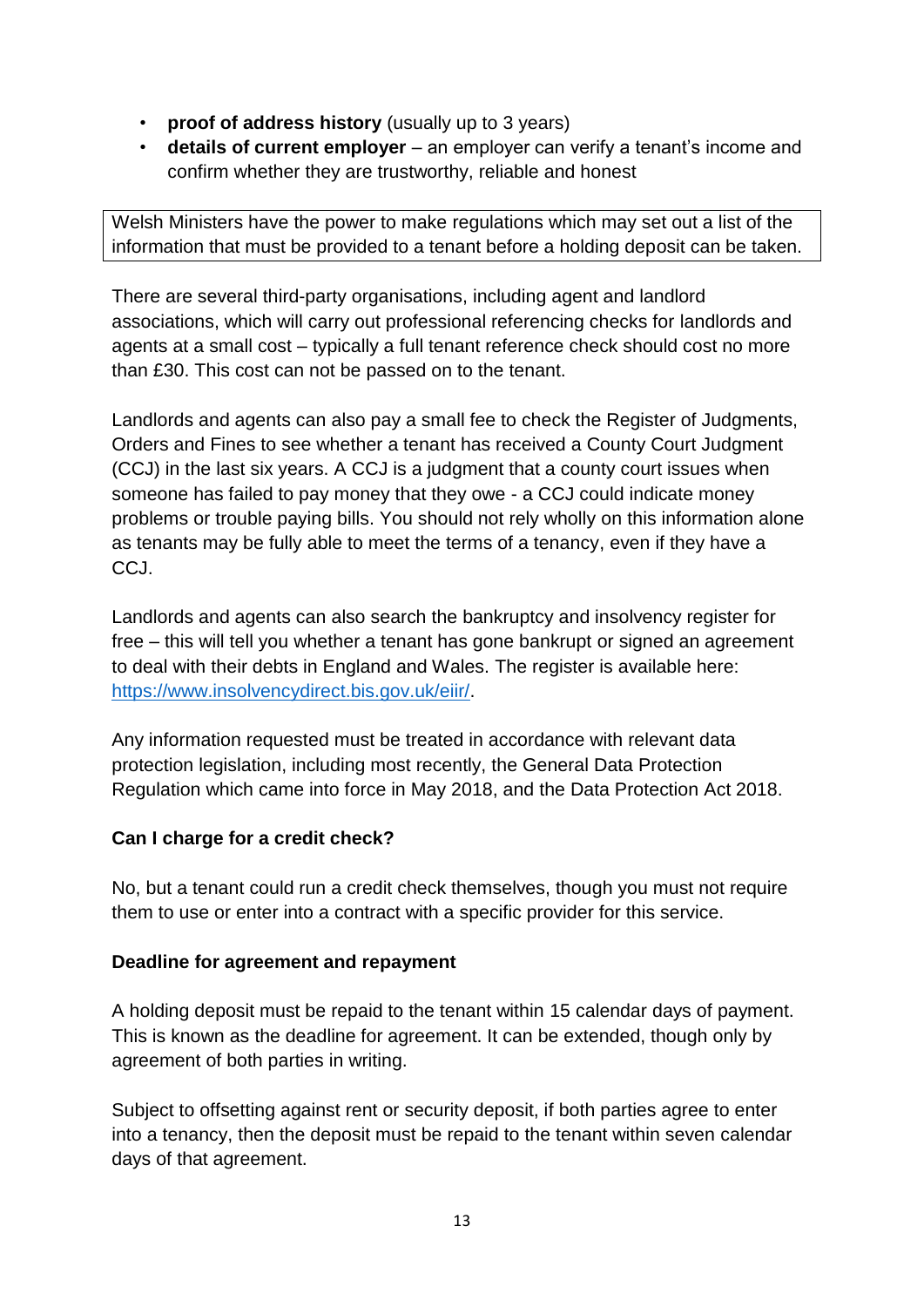If both parties do not agree to enter into a tenancy, then the deposit must be repaid within seven days of the deadline for agreement, whether that is 15 days from receipt, or another date as agreed in writing.

#### <span id="page-13-0"></span>**Right to use a holding deposit for rent or security deposit**

A landlord or agent may not have to repay a holding deposit if that amount is to be put towards either the first payment of rent or the security deposit for that tenant.

#### <span id="page-13-1"></span>**Right to retention of holding deposit for providing false and misleading information**

A landlord or agent may be entitled to retain a holding deposit should a tenant have provided false or misleading information at the time of applying for a tenancy.

Examples of this could include (but are not limited to) information coming back from reference checks being different from that provided by the tenant when applying for the tenancy, such as false references, misleading details of current employment (including overall employment status) or CCJs being discovered when the tenant has stated that they do not have any.

It is important to note that each case will be different and a landlord or agent would need to be content that the information provided was false or was intended to mislead, rather than being due to the tenant having made a mistake.

#### <span id="page-13-2"></span>**Right to retention of holding deposit for failing to enter a tenancy agreement**

Should a tenant choose not to enter a tenancy agreement, or fail to take reasonable steps to enter a tenancy agreement, a landlord or agent may be able to retain the holding deposit.

Reasonable steps would include providing the information a landlord or agent would require to set up a tenancy when requested. Again, each case will be different and a landlord or agent would need to be content that a tenant was clear of what was required of them, but had failed to necessary steps as agreed.

#### <span id="page-13-3"></span>**Excess holding deposit**

Any amount of holding deposit above one week's rent is a prohibited payment.

It may be necessary for a landlord or agent to require rent in advance, or the security deposit, before a tenancy agreement has been signed. This could be in cases where a tenant is not physically available to sign an agreement before the term of the tenancy begins. Provided the tenant is clear that any such payment was an advance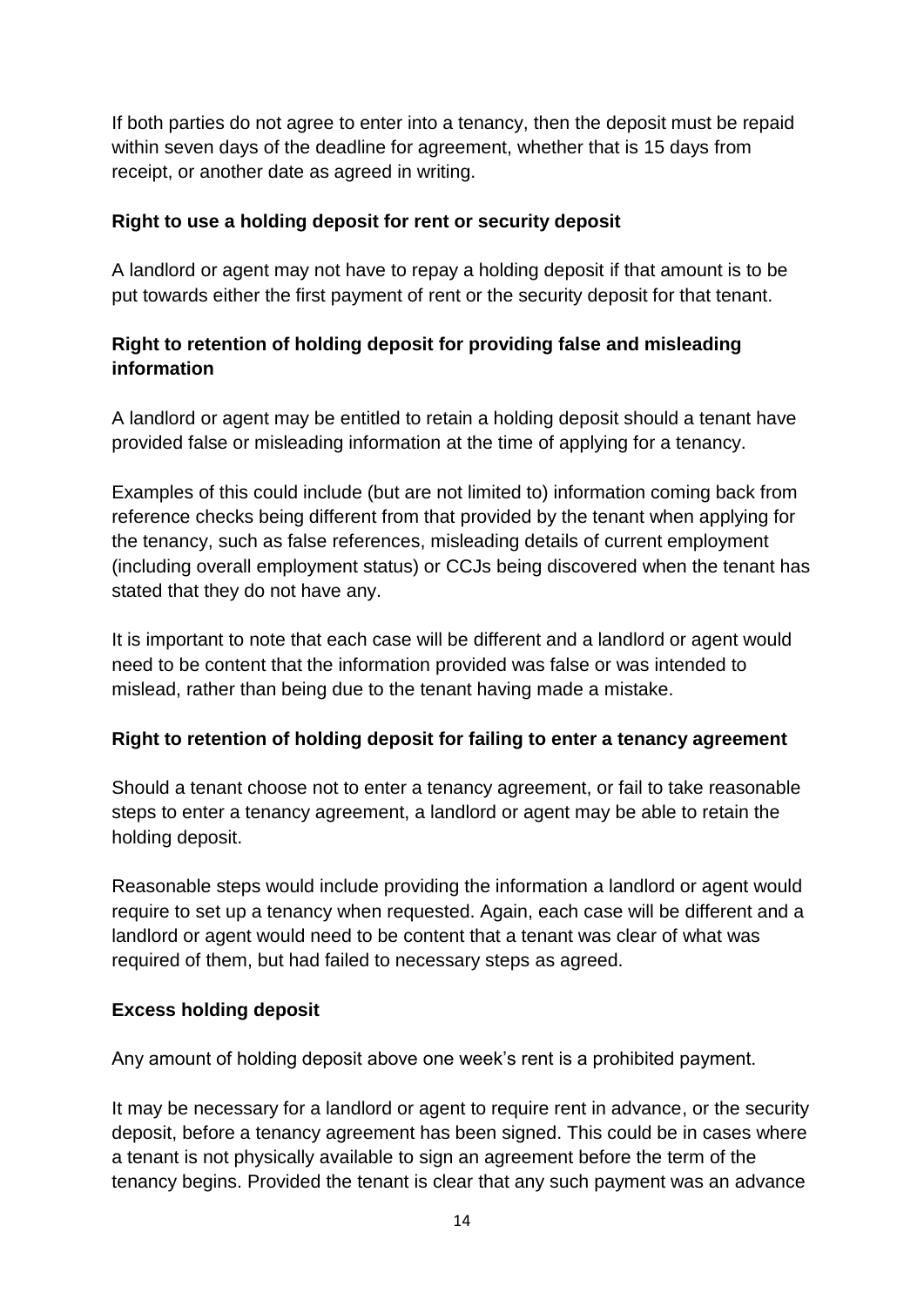payment of rent, or the security deposit, then this would not be classed as excess holding deposit. It may help to document the payments in writing e.g. receipts.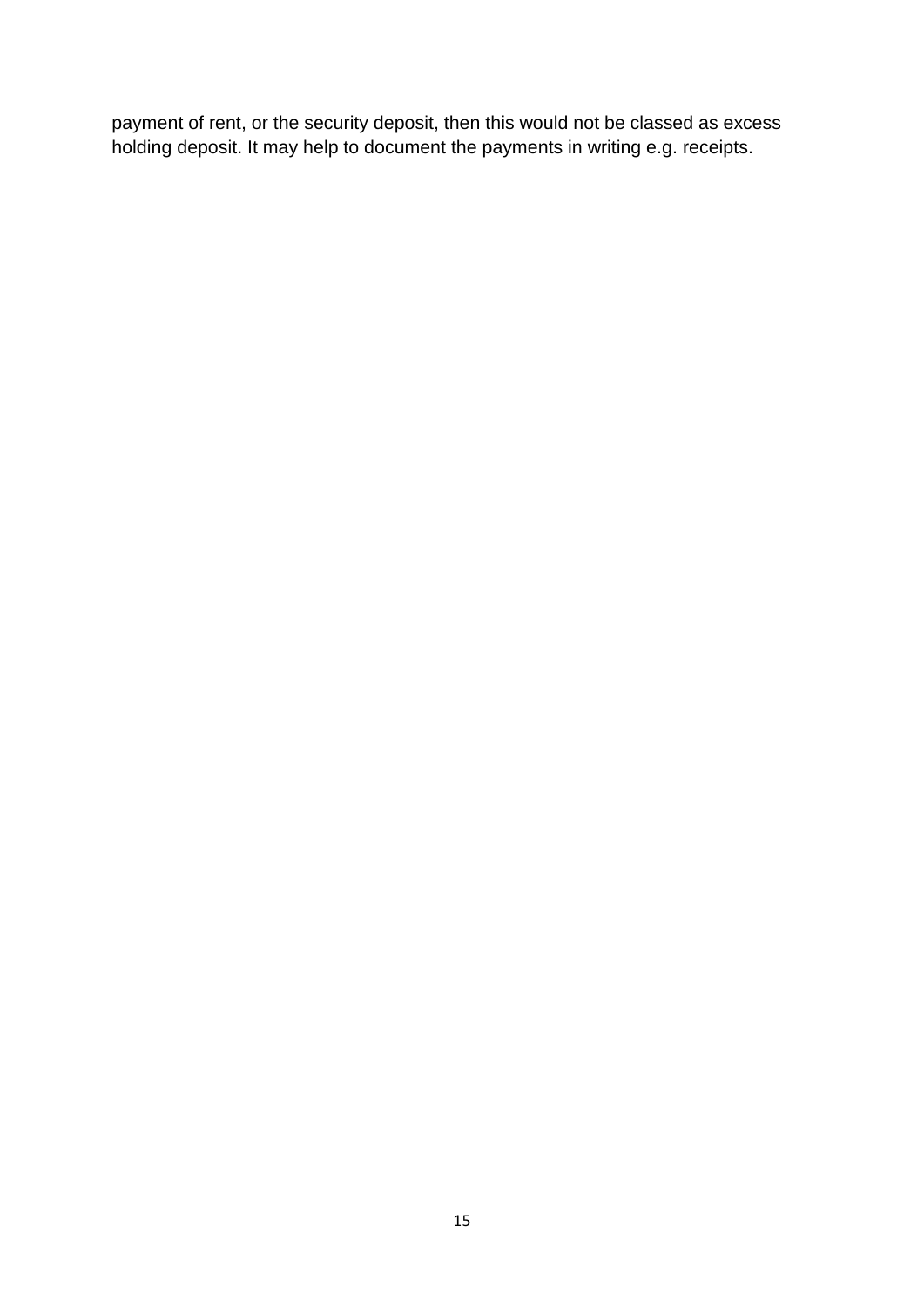## <span id="page-15-0"></span>**6. Payments in Default**

When the Act comes into force on 1 September **a tenant may be required to make a payment in default, provided that payment is required under the tenancy agreement**.

However, the Act provides the Welsh Ministers with powers to make regulations in respect of any additional descriptions of default payments and prescribing limits on default payments (Schedule 1, paragraph 6) and the information a prospective tenant must be provided with before they pay a holding deposit (Schedule 2, paragraph 11(3)).

Any regulations made under paragraph 6 of Schedule 1 would come into force as provided for in the Regulations, if agreed by the Assembly.

#### <span id="page-15-1"></span>**Definition of a payment in default**

A payment in default is a payment required by the landlord or agent arising from a breach of the tenancy agreement by the tenant, whether late payment of rent by its due date or some other breach.

These are occasions where it would be unfair for the landlord to be responsible for meeting the cost to them as a result of the actions of the tenant.

Examples of types of default payments could be:

- **Missed appointments** such as a landlord arranging with a tenant for a contractor to carry out remedial work at a property, and a tenant subsequently refusing entry, or not being home to allow entry, resulting in charges to the landlord.
- **Avoidable or purposeful damage to property** damage to a property caused by neglect or careless or wilful behaviour by the tenant.
- **Replacement keys** loss of keys by the tenant requiring a landlord to arrange for the cutting of new keys and delivery of those keys to the tenant.
- **Emergency/out of hours call-out fees** fees incurred as a result of a landlord arranging for someone to attend the tenant's property at the request of a tenant, such as a locksmith or an emergency glazier at the early hours of the morning, when the problem had been caused by the tenant in the first place, such as a window broken on purpose, or keys locked inside a house.

#### <span id="page-15-2"></span>**Payments in default in a contract with a tenant**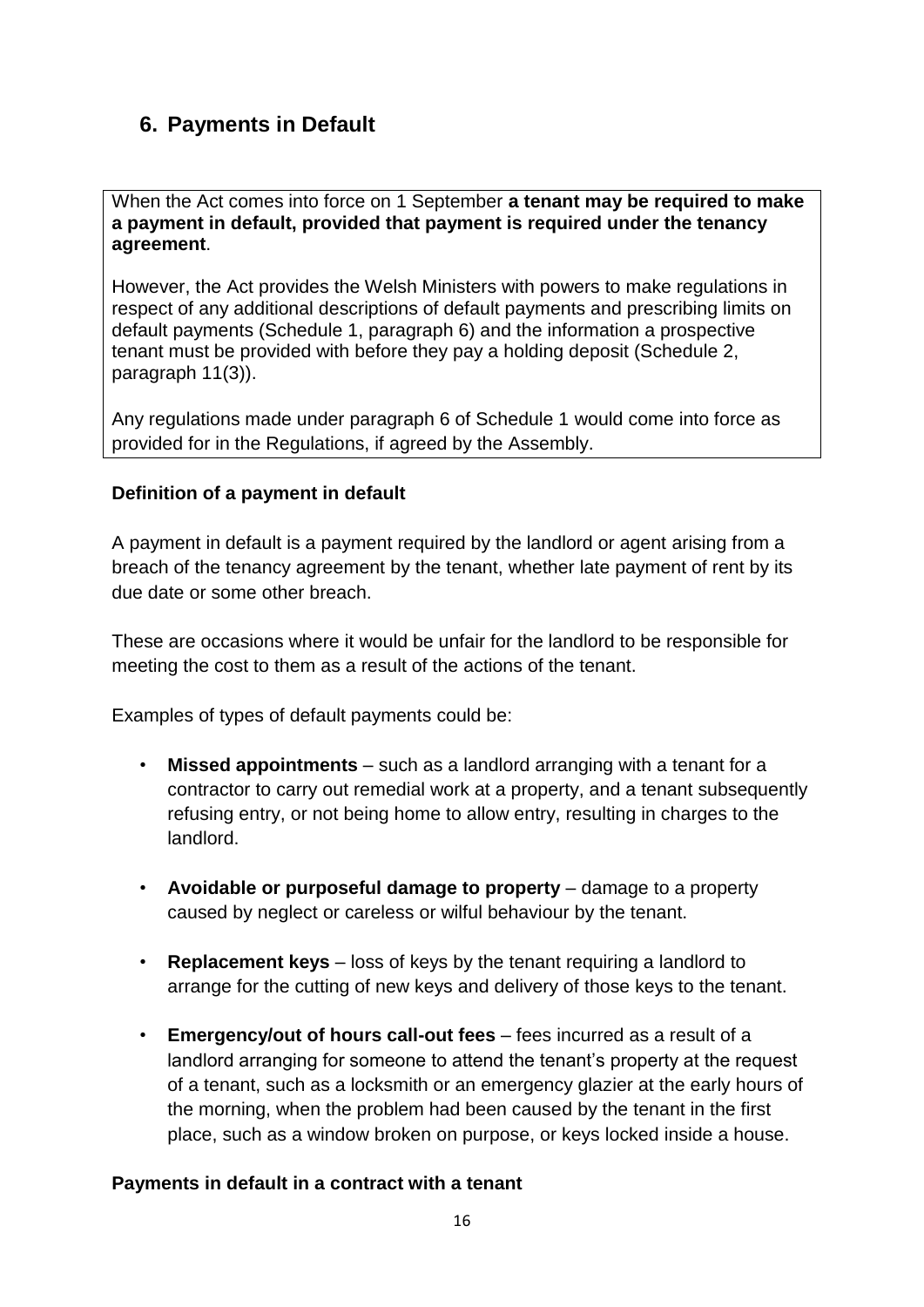A payment in default can only be charged if there is a specific term in the tenancy agreement allowing for such a payment.

If a landlord tried to charge a payment in default which was not set out in the tenancy agreement, then that payment is prohibited.

#### <span id="page-16-0"></span>**How to charge payments in default when something goes wrong.**

When something goes wrong, a landlord or agent should first refer to the tenancy agreement to establish whether a breach of a term has taken place. If there was no breach of the tenancy agreement, then no payment can be required.

A landlord or agent should then contact the tenant to inform then that they believe a breach of the contract has taken place. A tenant should be allowed to explain their position, should they disagree that a breach has taken place.

Any demand for a payment in default should be made in writing.

A landlord or agent may also wish to consider the tenant's personal circumstances before requiring a payment in default. For example, a tenant may be unable to afford to pay a payment in default all in one go, but may be able to afford to pay it over a longer period of time in instalments.

#### <span id="page-16-1"></span>**Payments in default – deductions from tenancy/security deposit**

The Act does not alter a landlord's ability to reclaim actual losses incurred during a tenancy as a result of the actions of a tenant, from the tenant's security deposit.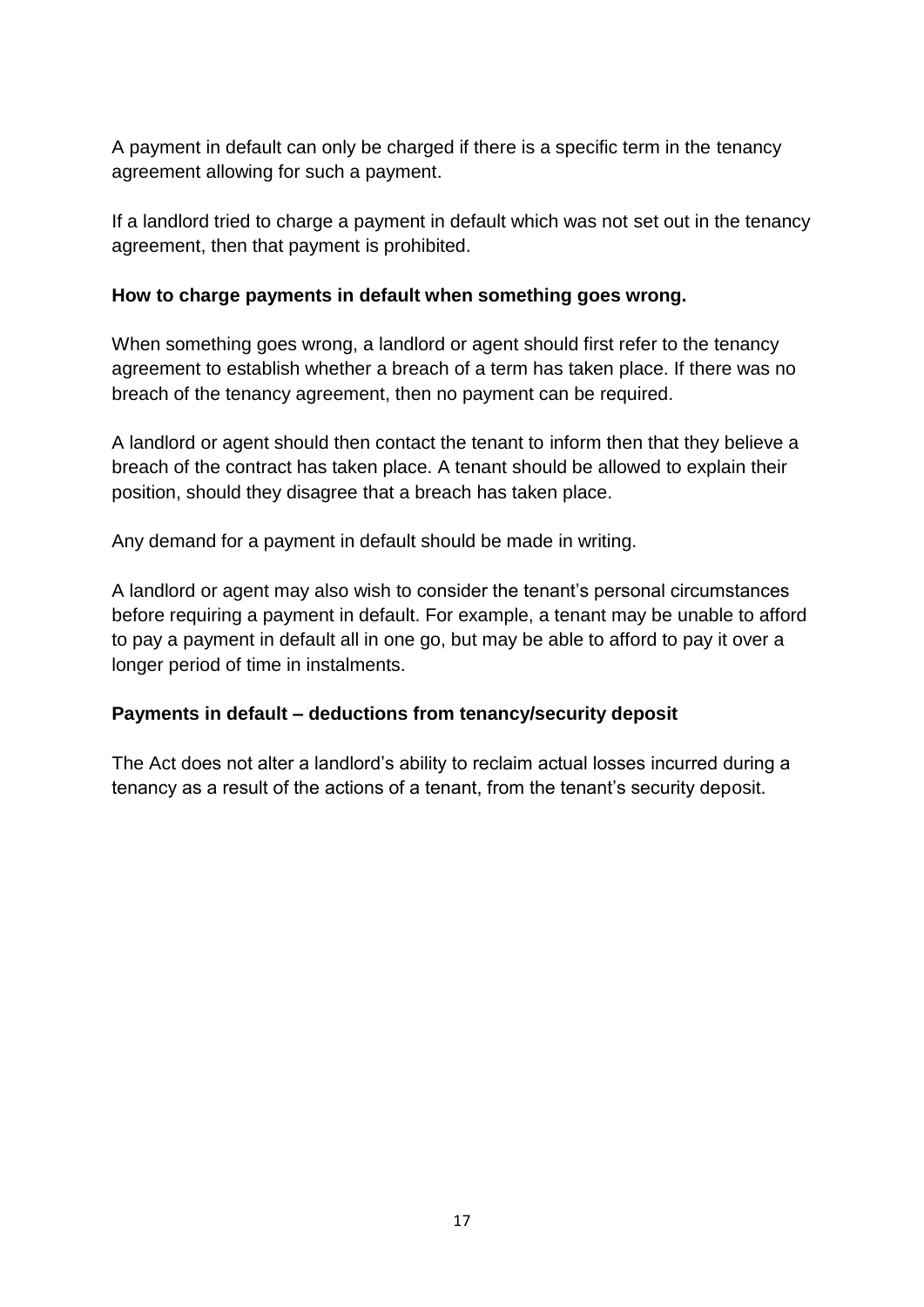## <span id="page-17-0"></span>**7. Other permitted payments**

#### <span id="page-17-1"></span>**Payment in respect of council tax**

A payment that a tenant is required to make to a council in respect of council tax is a permitted payment.

#### <span id="page-17-2"></span>**Payment in respect of provision of utilities**

A payment for or in connection with the provision of a utility (water, sewerage (including cesspits), gas, electricity or other fuel). A payment towards energy efficiency improvements under a Green Deal Plan (within the meaning of section 1 of the Energy Act 2011) is permitted if it is required under a tenancy agreement and made in respect of the dwelling subject to the contract.

#### <span id="page-17-3"></span>**Payment in respect of television licence**

A payment that a tenant is required to make to the British Broadcasting Corporation in respect of a television licence is a permitted payment.

#### <span id="page-17-4"></span>**Payment in respect of communication service**

A payment that a tenant is required to make for or in connection with a communication service is a permitted payment if required under a tenancy agreement and made in respect of the dwelling subject to the contract. This includes payments to enable internet access, cable or satellite television or for the use of a telephone other than a mobile telephone.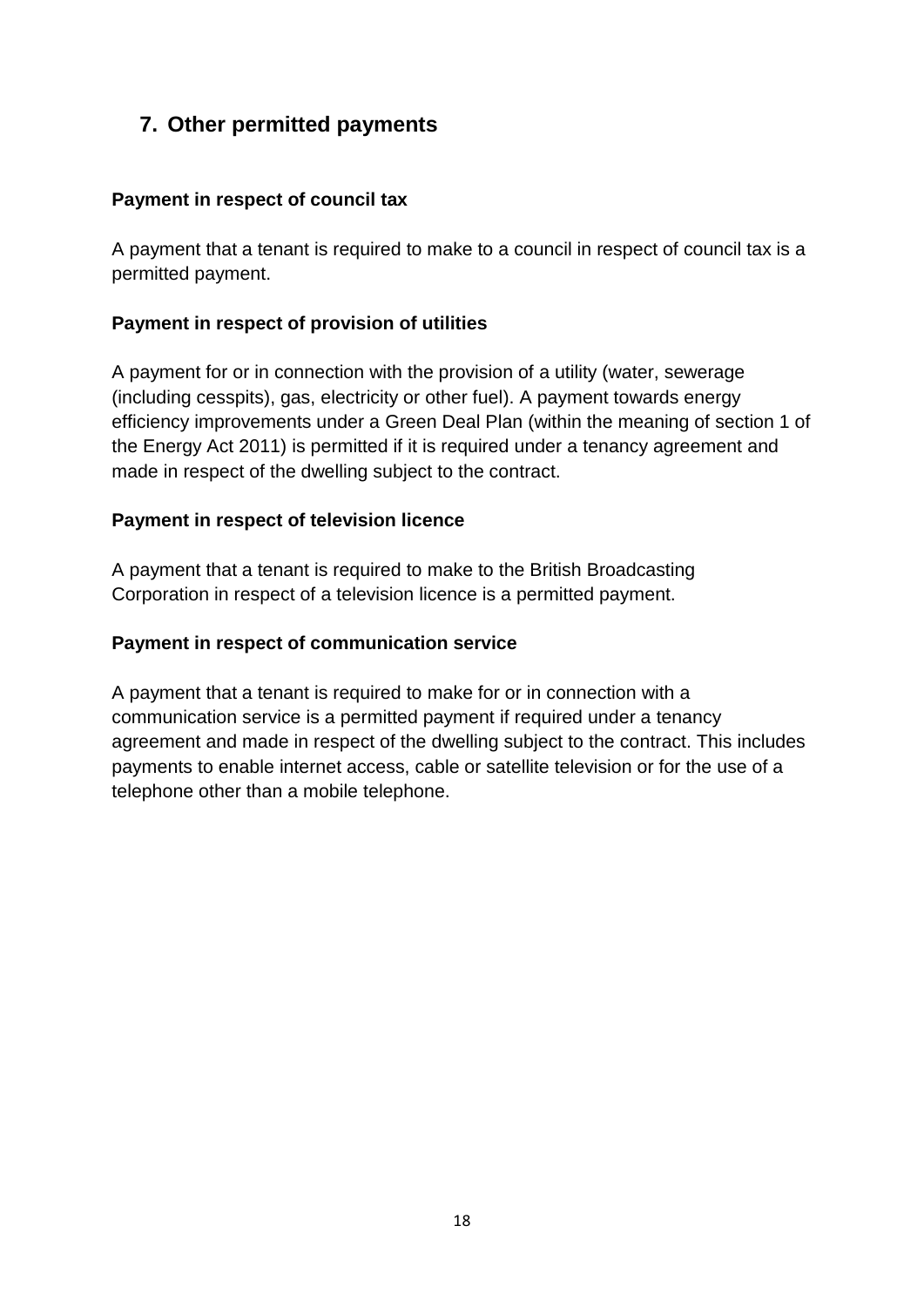## <span id="page-18-0"></span>**8. Offences and enforcement**

#### <span id="page-18-1"></span>**What are the offences that the Act introduces?**

It is an offence for a landlord to require a prohibited payment, or to require that a tenant pay a loan, or enter into a contract for services in relation to their tenancy.

It is an offence for a letting agent to require a prohibited payment, or to require that a tenant pay a loan, or enter into a contract for services in relation to their tenancy.

It is an offence for any person to either fail to comply with a notice issued by an enforcement authority under the Act, requiring information, or to supply false or misleading information in relation to that notice.

#### <span id="page-18-2"></span>**What are the penalties for these offences?**

An enforcement authority is able to issue landlords or letting agents a fixed penalty notice of £1,000 for the offences of:

- requiring a tenant to make a prohibited payment, or
- requiring a tenant to enter into a contract for services in relation to a tenancy, or
- requiring a tenant to make a loan in relation to a tenancy.

An enforcement authority may choose to prosecute which, if convicted, may result in a fine (not subject to any statutory limit) for:

- requiring a tenant to make a prohibited payment, or
- requiring a tenant to enter into a contract for services in relation to a tenancy, or
- requiring a tenant to make a loan in relation to a tenancy, or
- providing false or misleading information in relation to a notice issued seeking information.

An enforcement authority may choose to prosecute an offence if there is a failure to comply with a notice issued under section 10 of the Act. A person who commits an offence under section 11(1) is liable on conviction to a fine not exceeding level 4 on the standard scale (at the time the guidance is issued, the current maximum is £2,500).

The court by which a person is convicted of an offence under section 2(1) or 3(1) of the Act may order the offender to pay the amount of the payment concerned or